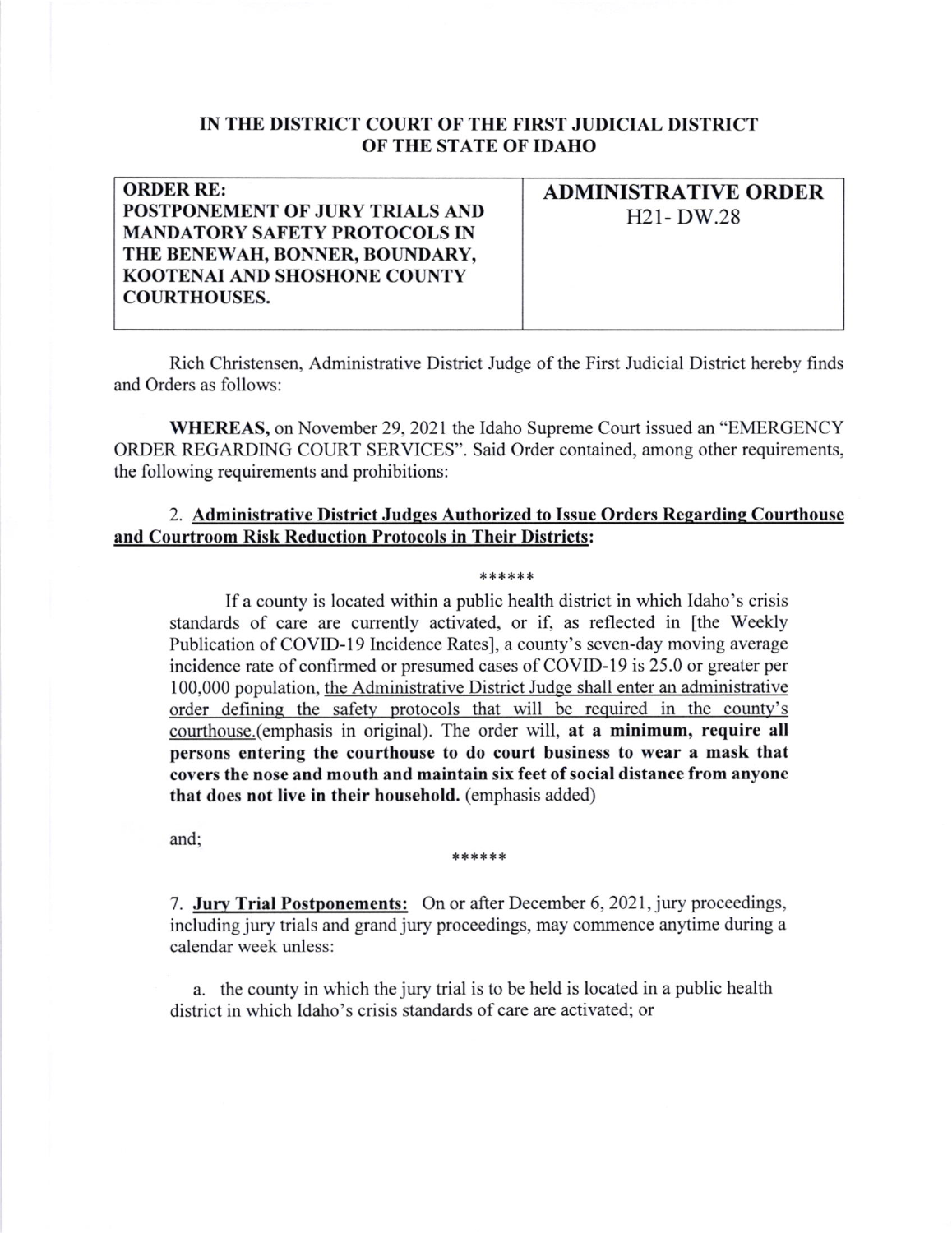b. the Administrative District Judge has determined that the county in which the prospective juror has been summoned to attend court has a seven-day moving average incidence rate of confirmed or presumed cases of COVID-19 of 25.0 or greater per 100,000 population as reflected on the Cases by County page of the Idaho Department of Health and Welfare's COVID-I9 Data Dashboard available at www.coronavirus.idaho.gov

and;

WHEREAS; the Panhandle Health District, which encompasses the whole geographic area of the First Judicial District is still under Idaho's crisis standard of care.

and

WHEREAS, the seven-day moving average incidence rate of confirmed or presumed cases of COVID-19 for the reporting week ending December 9,2021 in the following counties is as listed below:

| Benewah  | 78.4 |
|----------|------|
| Bonner   | 31.9 |
| Boundary | 12.8 |
| Kootenai | 24.1 |
| Shoshone | 53.2 |

IT IS HEREBY ORDERED as follows:

l. Jury Trials in all counties of the First Judicial District are suspended for the week of December 20, 2021

IT IS FURTHER ORDERED that all persons entering any Courthouse within the First Judicial District to do court business shall be subject to and maintain the following protocols:

2. All persons are required to wear a mask while in a courthouse on court business.

3. All persons, not of the same household, must observe a minimum of six feet of social distancing from other persons.